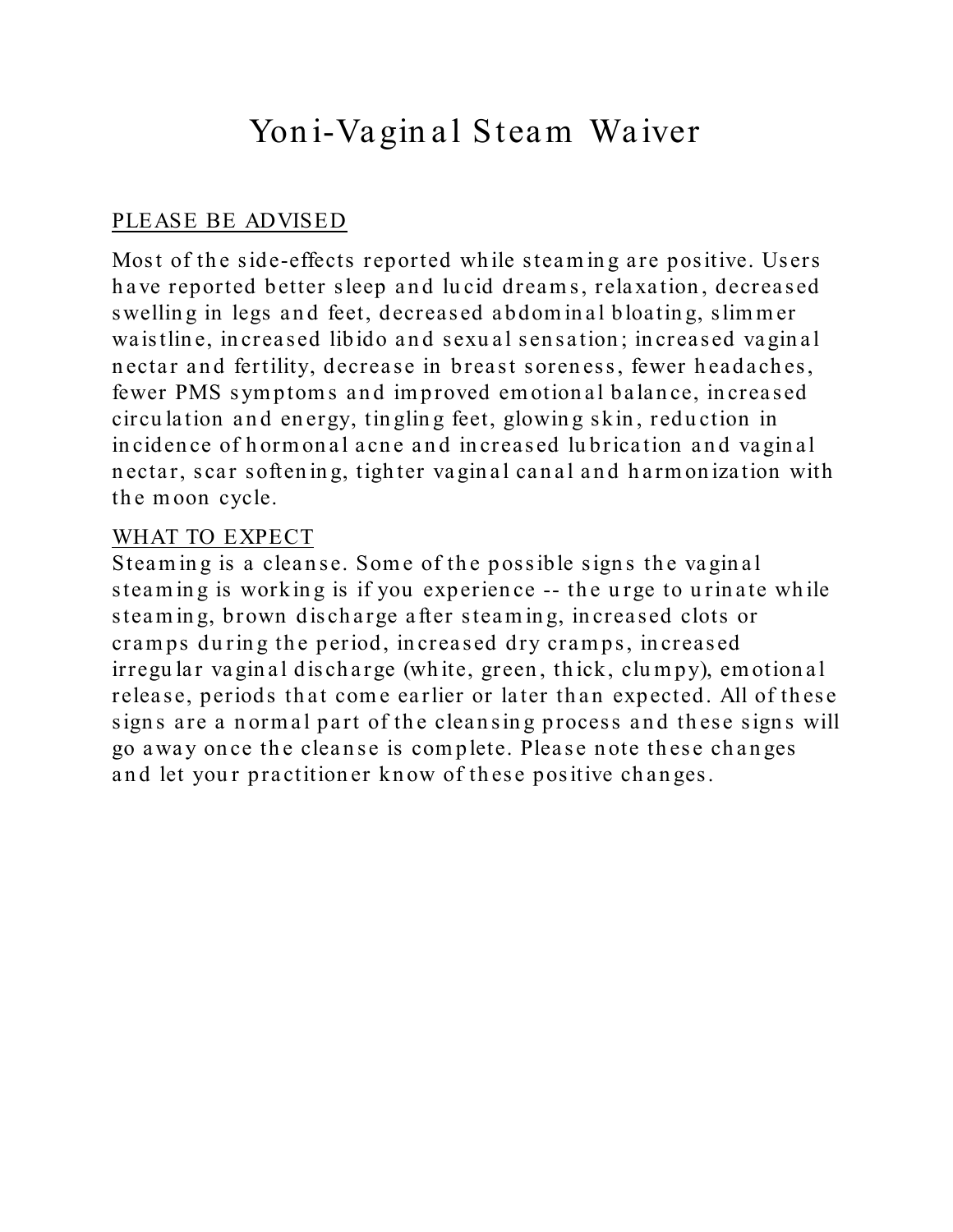#### BEST PRACTICES

 $1)$  Go to the bath room directly prior to vaginal steaming.

2) Learn proper period care. Avoid tampon use and instead use cotton pads or period panties. The period is a uterine cleanse and if you support it the clots can easily clear out. Plugging up with tampons, on the other hand, prevents the old residue from clearing out and that is often the cause of cramping. It's also important to rest during the period and to eat the right foods.

3) Increased vaginal discharge can be addressed by using cotton underwear liners and a peri-bottle throughout the day to clean mucus off the skin.

4) Having a plant based diet will drastically help your life and the health of your vagina. Incorparte more fresh fruits and vegtables.

## CAUTION SIGNS

If steaming causes a rash, bumps, headaches itchiness, diarrhea or the onset of fresh spotting or inter-period bleeding, this could be a sign that your steam protocol or herbs might need to be adjusted or that there is an allergic reaction. If these signs occur please let your practition er know so they can adjust the steam session as necessary or make a referral. \*\*\*\*

In 99% of all cases u sin g a m ild steam session an d m ild h erbs will prevent any of the above signs from happening so it's very important that you give honest answers in this intake form so that the practitioner can set up a steam session that will fit your needs. \*\*\*\*

Note: It is best practice to check that your vaginal steam specialist has a Vaginal Steam Facilitator certificate in good standing. This certification ensures that your practitioner knows the proper safety standards regarding setting up a vaginal steam session tailored to fit your needs.